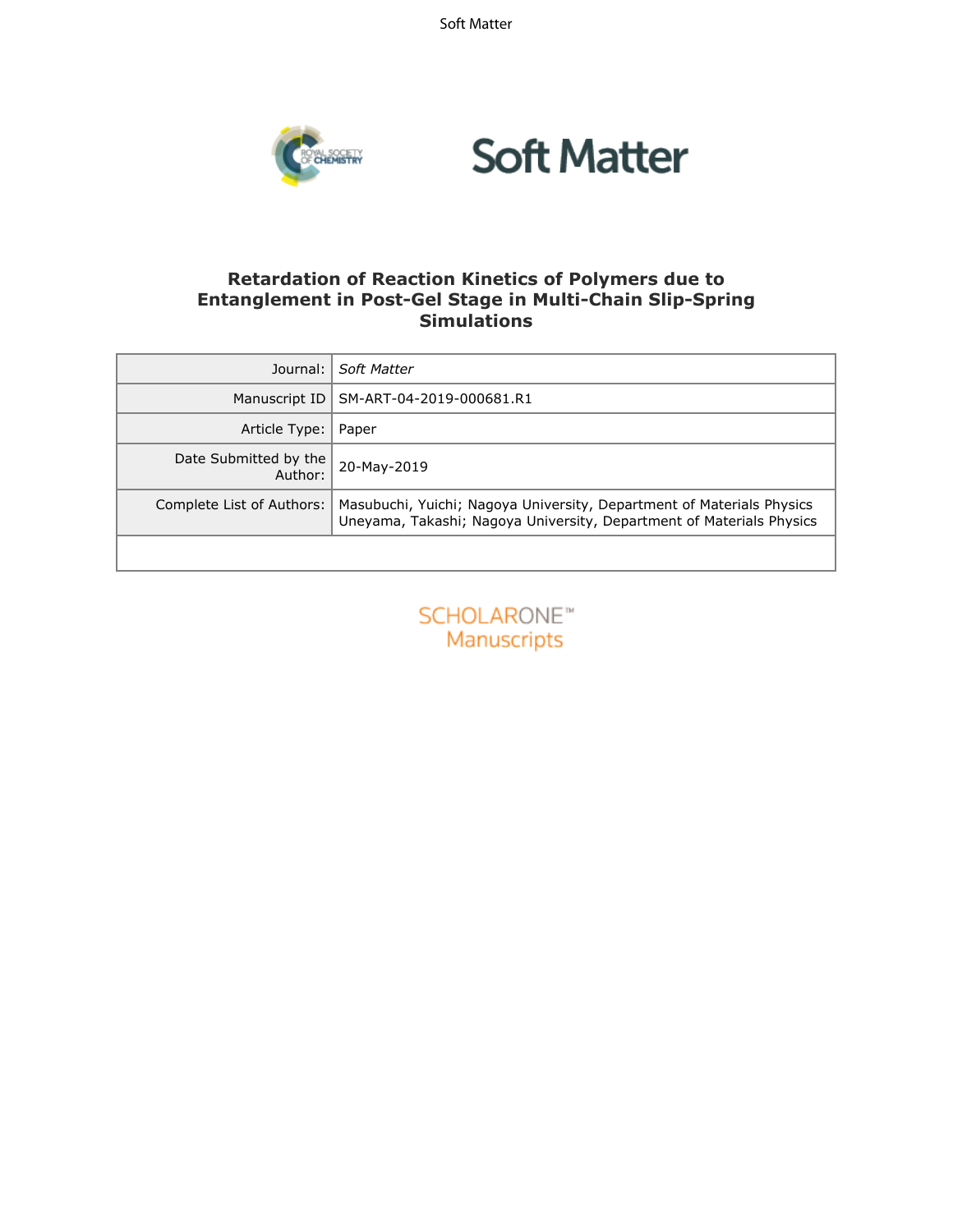# **Retardation of Reaction Kinetics of Polymers due to Entanglement in Post-Gel Stage in Multi-Chain Slip-Spring Simulations**

\*Yuichi Masubuchi<sup>1</sup> and Takashi Uneyama<sup>2</sup>

<sup>1</sup>Department of Materials Physics,

2 Center of Computational Science,

Nagoya University, Nagoya 4648603, JAPAN.

\*To whom correspondence should be addressed

[mas@mp.pse.nagoya-u.ac.jp](mailto:mas@mp.pse.nagoya-u.ac.jp)

### **ABSTRACT**

Although the reaction kinetics of network formation for polymers has been extensively investigated, the role of entanglement between polymers has not been fully elucidated yet. In this study, we discuss the effect of entanglement via the multi-chain slip-spring simulations, in which Rouse chains are dispersed in space and connected by slip-springs that mimic the entanglement. For the stoichiometric conditions for the systems containing pre-polymers and cross-linkers, the simulations without slipsprings exhibited the reaction kinetics that is consistent with the earlier mean-field theory. Meanwhile, the inclusion of slip-springs to the system retards the reaction in the post-gel stage after the percolation of the system. According to the analysis for the network structure, the reaction in the post-gel stage is dominated by the tethered chains. The entanglement indirectly retards the reaction kinetics through the suppression of tethered chain dynamics.

### **Keywords**

gelation, polymerization, cross-linking, polymer dynamics, coarse-grained molecular simulation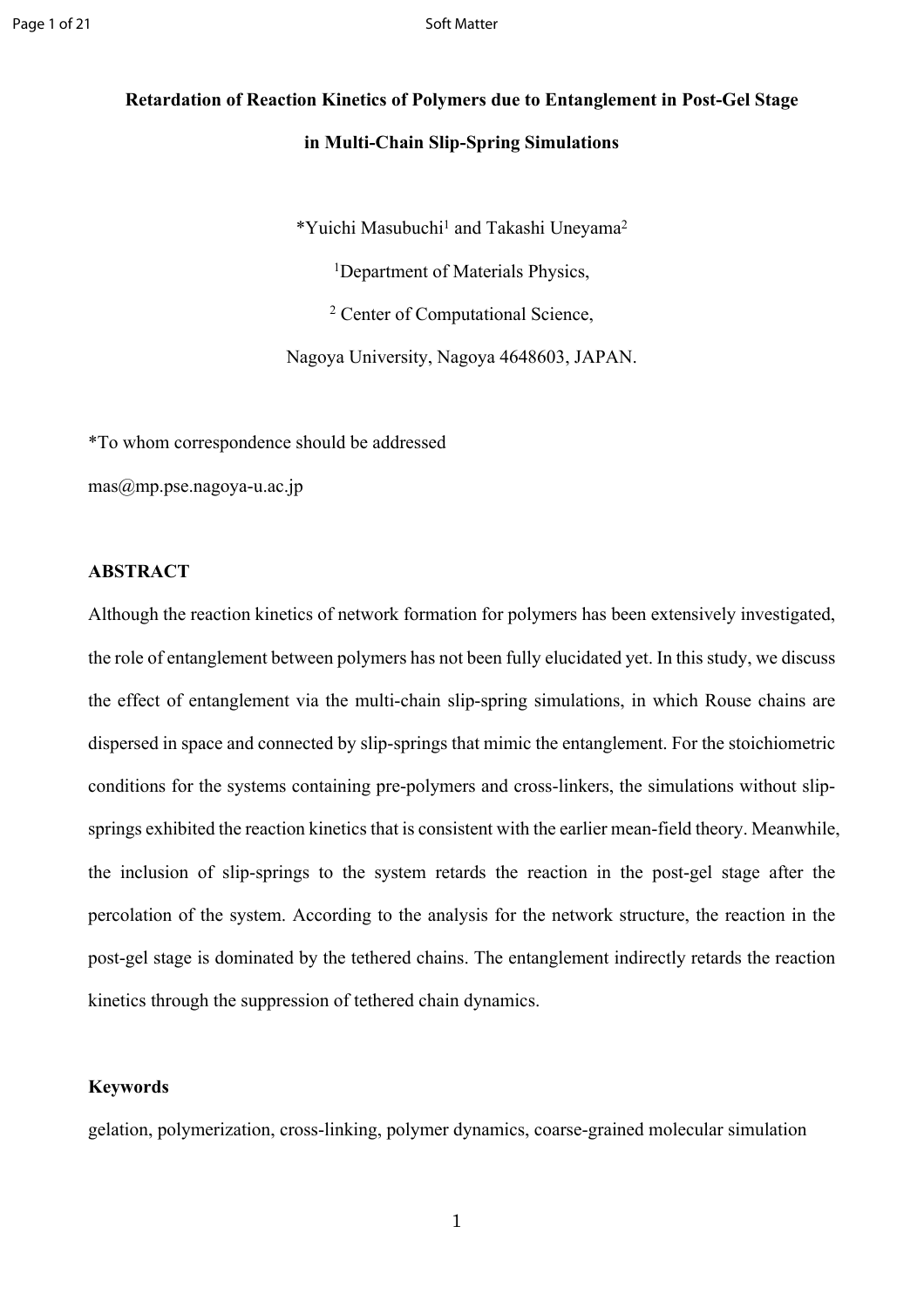### **INTRODUCTION**

Lots of studies have been attempted on the kinetics of network formation for polymers such as the gelation, cross-linking polymerization and thermosetting<sup>1</sup>. According to the mean-field theory<sup>2,3</sup>, in the stoichiometric condition of a mixture of pre-polymers and cross-linkers, time development of the concentration of the unreacted sites  $[R]$  is written as  $[R] = [R]_0/(1 + 2k[R]_0t)$ , where  $[R]_0$  is the initial concentration, and k is the reaction rate constant. This relation implies a power-law behavior  $[R] \sim t^{-1}$  in the long-time range if k is steady. However, for most of the cases, the apparent reaction rate decreases with time because the mobility of reactants decreases with an increase of the molecular weight<sup>4,5</sup>. For example, in an experiment<sup>6</sup> for the UV curing of trimethylolpropane tris(2-mercaptoacetate) and trimethylolpropane diallyl ether, the number of unreacted sites decays with time by a power-law manner, but the exponent is -3/4 rather than -1. Similar retarded reaction kinetics has also been reported for molecular simulations<sup> $7-10$ </sup>. For the gelation of a bead-spring model in molecular dynamics simulations, Grest et al.<sup>7</sup> reported a powerlaw decay for the number of unreacted sites with the exponent of -1/2. For this phenomenon, socalled auto-acceleration effect, gel-effect or Trommsdorff-Norrish effect, theoretical description for the reaction rate constant has been attempted<sup>1</sup>. The models have been constructed from several different bases, such as the change of reaction distance<sup>11,12</sup>, the change of free volume of the medium<sup>13,14</sup>, and the change of diffusion constant of the reactant<sup>15–18</sup>.

Although an intuitive explanation for the slow reaction is the entanglement between polymers, its effect on the reaction kinetics has not been fully elucidated yet. Among the theories mentioned above, the effect of entanglement has been considered through the molecular weight dependence of the diffusion constant. Russell<sup>16</sup> proposed such an approach, in which the molecular weight dependence of the diffusion coefficient changes at a certain critical molecular weight, in an analogy of the onset of entanglement. Buback et al<sup>18</sup> introduced a similar idea as well. These theories can reproduce experimental data quantitatively, implying that the entanglement plays a role in the reaction kinetics. However, discussion for the effect of entanglement is not straightforward in the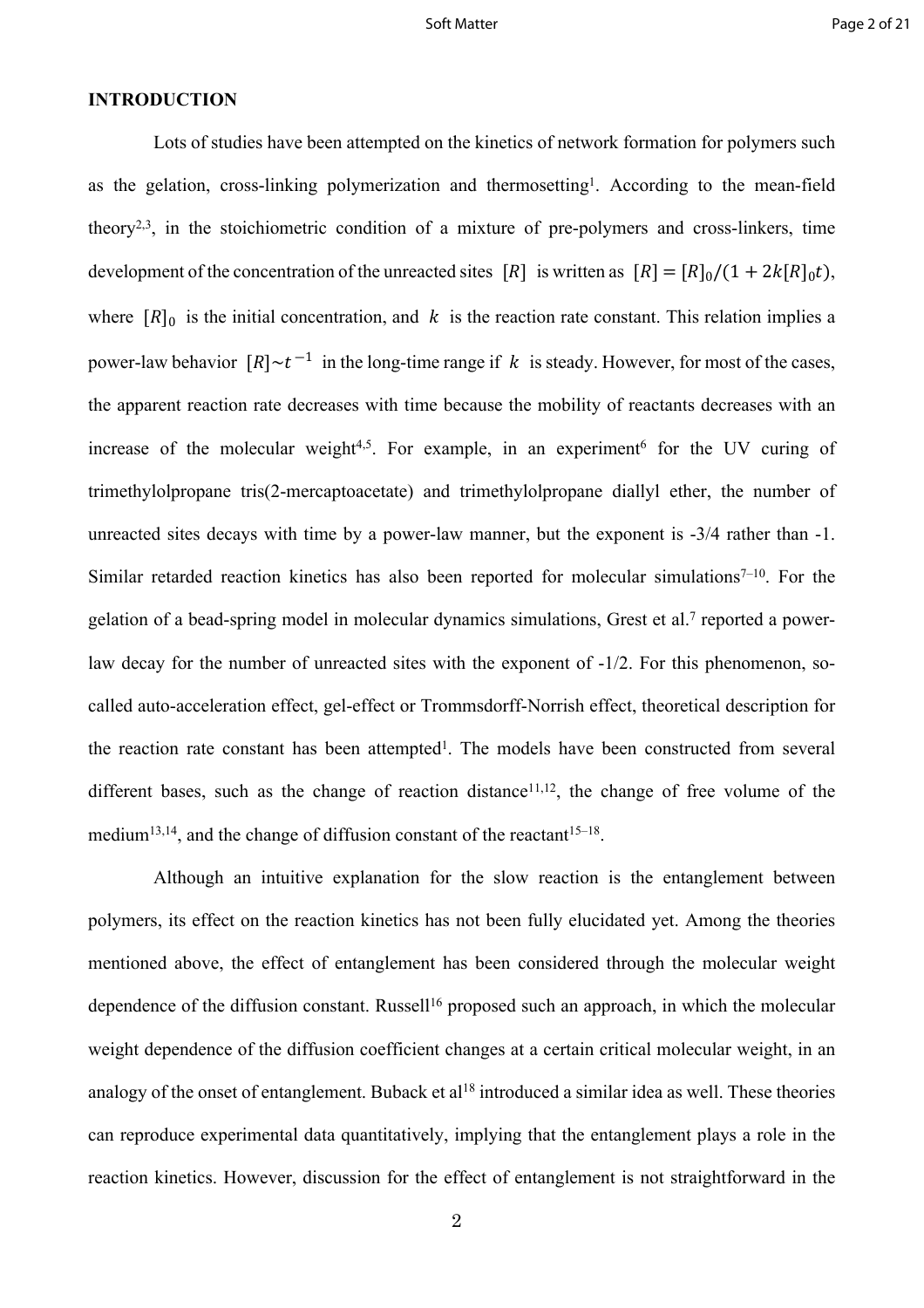fitting for several parameters. O'Neil et al<sup>19</sup> have experimentally shown that the onset of the retarded reaction is unrelated to the emergence of entanglement. They demonstrated for some entangled systems that the retardation does not occur in the early stage of the reaction. Meanwhile, they also stated that the reaction kinetics might be affected by the entanglements in the late stage.

In this study, we discuss the contribution of entanglements in the reaction kinetics of polymer gelation via cross-linking reactions. To discriminate the effects of entanglement from the excluded volume effect, we utilized the multi-chain slip-spring model, in which the entanglement effect is considered between phantom chains via the virtual springs<sup>20</sup>. We extended the model to gelation by introducing an end-link reaction to perform the simulations for stoichiometric mixtures containing pre-polymers and linkers. After sufficient equilibration without the reaction, the kinetics of network formation was observed. The results showed that the entanglement induces a retarded reaction even without glassy contributions in the post-gel stage. Details are shown below.

### **MODEL AND SIMULATIONS**

**Figure 1** Typical snapshots for pre-polymer (left) and linker (right). Slip-springs are shown in green. Beads for pre-polymer segments, reactive ends, branch point, and surrounding molecules are shown in violet, red, yellow and gray.

The multi-chain slip-spring (MCSS) simulations were performed with the extension to the end-linking reaction for the network formation. In the MCSS model<sup>20</sup>, the dynamics of bead-spring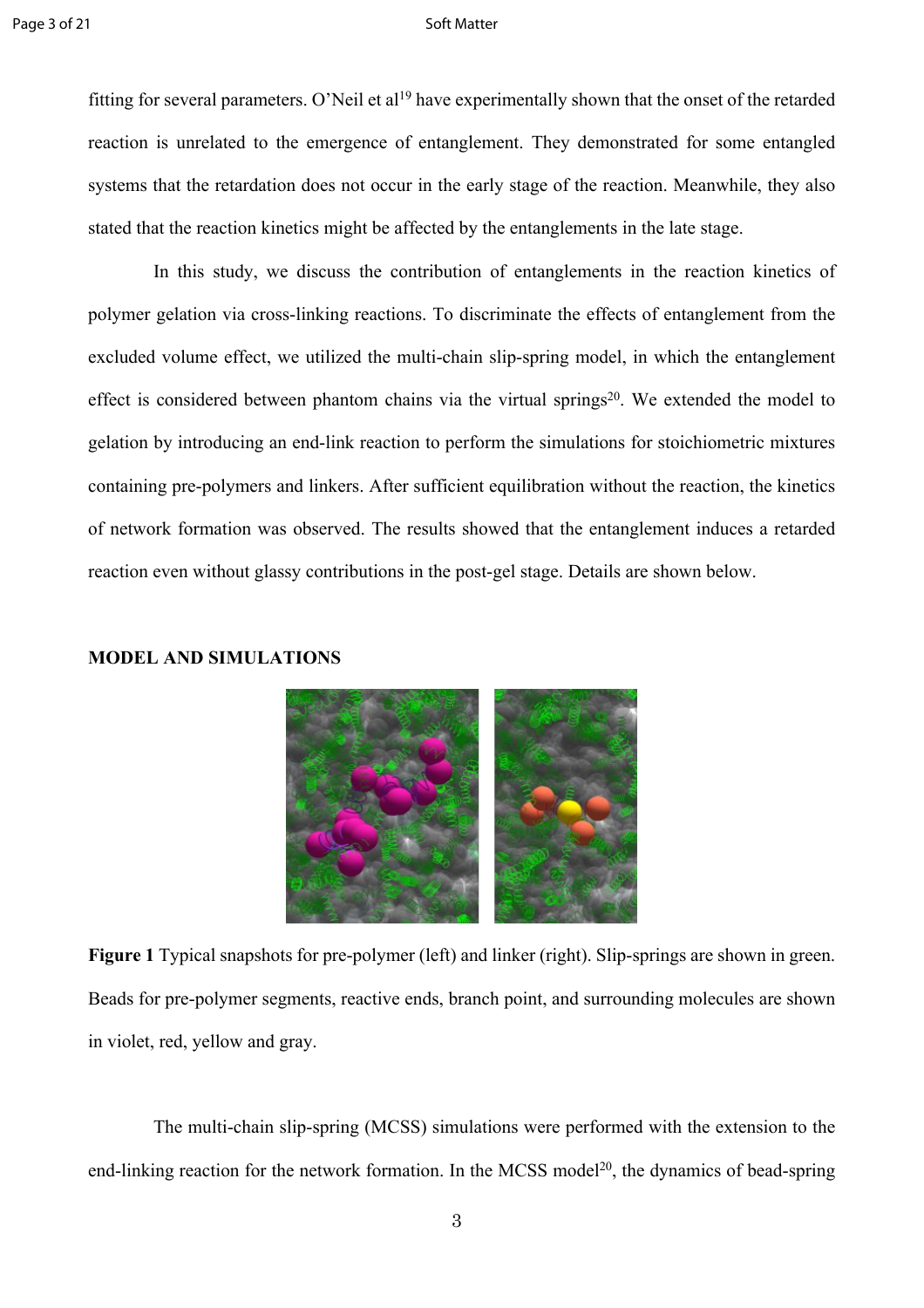chains without inter-beads interactions are considered. The entanglement effect is introduced by the slip-springs that temporarily connect the chains. Figure 1 left panel shows a typical snapshot for a linear polymer in the simulation. For the melts of linear $20-22$  and branch polymers<sup>23</sup>, MCSS model is capable of reproducing the diffusion and the viscoelastic relaxations with much less computational  $costs$  than the conventional Kremer-Grest<sup>24</sup> type simulations.

In this specific study, cross-linkers that chemically connect the pre-polymers are introduced. Figure 1 right panel shows the snapshot of a cross-linker that is a small star-branch polymer with four diverging arms from the branch point. For the bonds between beads in the pre-polymers and the crosslinkers, a linear spring force is considered with the spring constant of  $3k_BT/a^2$ , where a is the average bond length. With a certain interval, the reaction is attempted for all the unreacted ends of linker molecules with the following procedure. First, an unreacted end of pre-polymer is randomly chosen from the surroundings within a specific reaction distance  $r_r$  from the test end of linker. (Note that  $r_r$  is different from the cut-off distance for the creation of slip-springs  $r_c$ .) Second, if an unreacted site is found, the reaction between the linker and the polymer end takes place with a reaction rate  $k_r$ , and a bond is formed between the beads. For the generated bonds, the spring constant is the same as that for the pre-polymers and the linkers. The bond formation is irreversible in this specific study. The heat of reaction is not considered, and the temperature is homogeneous, although the effects on the network homogeneity have been reported earlier<sup>25</sup>. The number ratio of the reaction sites on the cross-linkers to those on the pre-polymers is stoichiometric. It is fair to note that Megariotis et al.<sup>26</sup> have developed a similar extension of the slip-spring model, in parallel to, but earlier than our study. Although they reported the viscoelastic relaxation of the network after the gelation, they did not report the kinetics.

The reaction simulations were made after sufficient equilibration without reaction. For each condition, eight independent simulation runs were performed from different initial configurations for statistics. The simulations without slip-springs were also performed for comparison. Unit of length, energy, and time are the average bond length  $a$ , the thermal energy  $k_B T$ , and the diffusion time for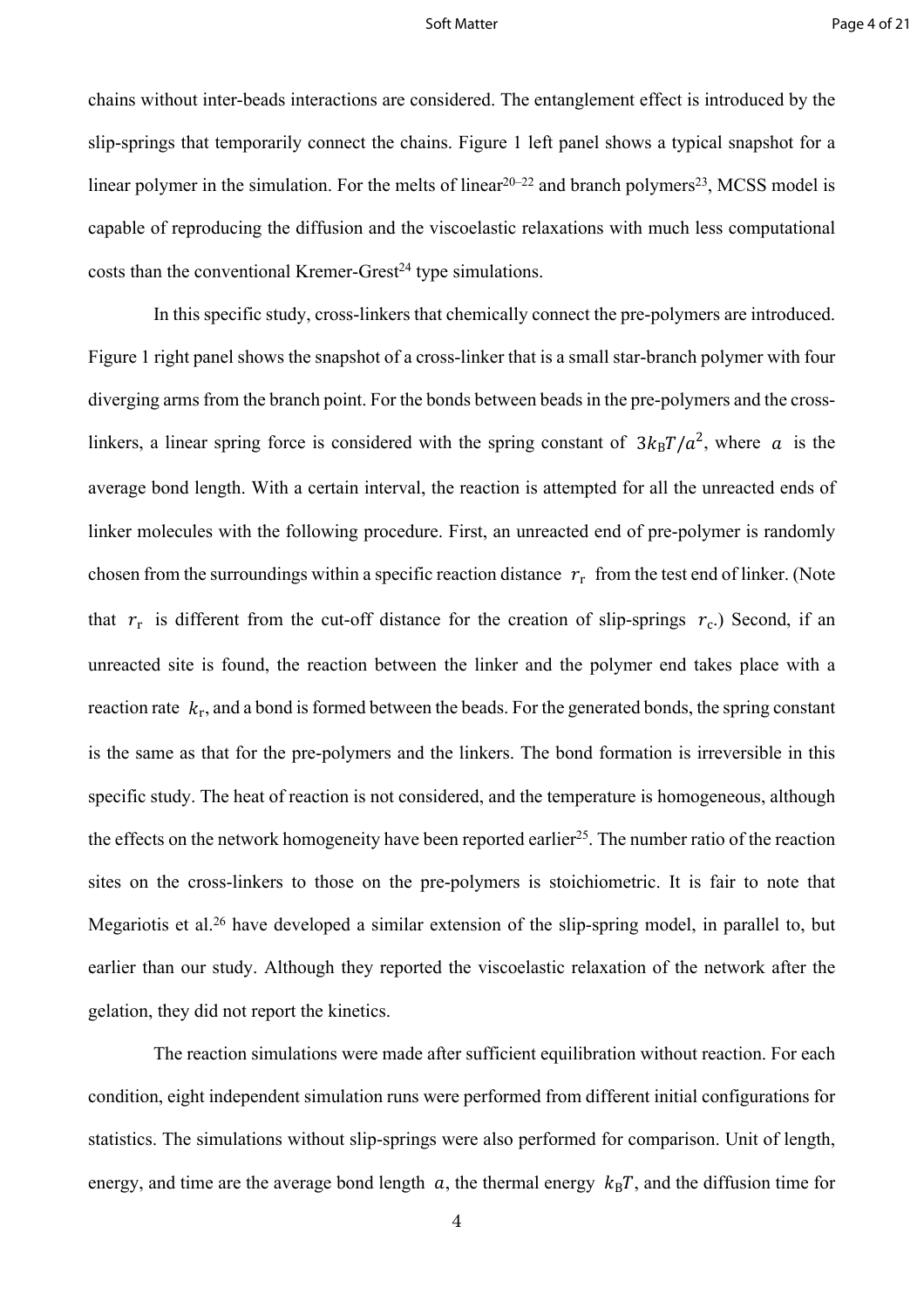a single bead  $\zeta a^2 / k_B T$ , respectively. Here,  $\zeta$  is the friction coefficient of the bead. The simulation parameters were fixed, as mentioned below, unless stated. The bead number per chain for the prepolymer  $N_p$  was 20, the number of pre-polymers  $M_p$  was 800, the linker functionality  $f_L$  was 4, the bead number on the linker arm  $N_{\text{La}}$  was unity, the number of linkers  $M_{\text{L}}$  was 400, and the reaction rate  $k_r$  was 0.1. The bead density was fixed at 4, and the slip-spring density was ca. 0.78. The cut-off distance for the creation of slip-spring was  $r_c = 1.29$ . These values give the average bead number between consecutive anchoring along the chain  $N_e^{ss}$  as 2.4. The numerical integration scheme employed for this study was the Verlet algorism, and the timestep used was 0.06. Periodic boundary conditions were used, and the reaction distance  $r_r$  was 0.5. The effects of the system size and the reaction distance shall be discussed in the Appendix.



### **RESULTS**

**Figure 2** Snapshots of the largest cluster in the system during the reaction. The numbers indicate the simulation time from the initiation of the reaction.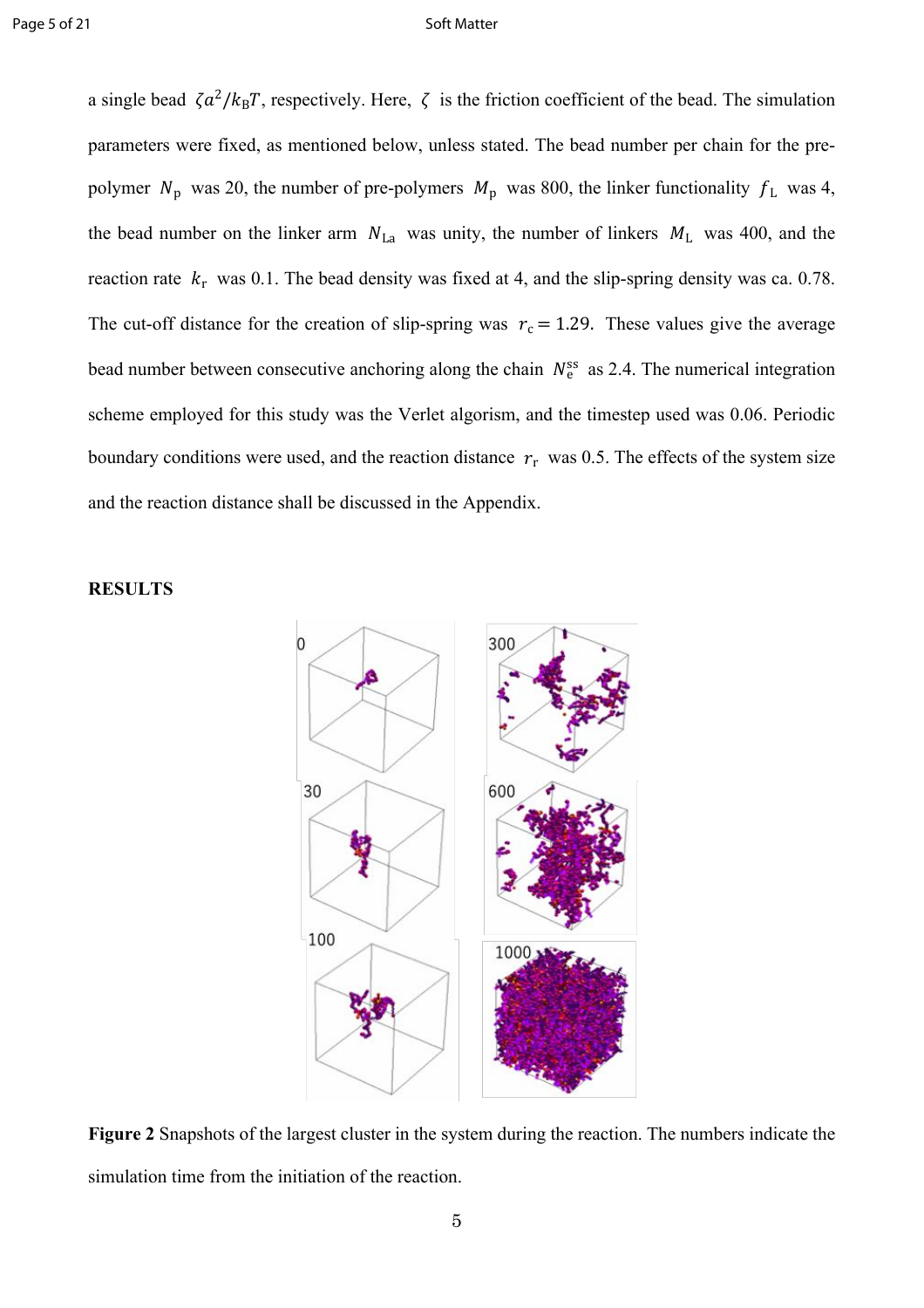Figure 2 shows typical snapshots during the reaction. The largest cluster in the system is shown here. As expected, the network growth took place by consuming the pre-polymers and the linkers owing to the end linking reaction. For this specific case (with  $k_r = 0.1$ ), the percolation occurred around  $t \sim 500$ , and all the pre-polymers were attached to the network by  $t \sim 1000$ .

Figure 3 shows the spatial distribution of linkers (b), polymers (c), and slip-springs (d) in the snapshot (a) taken at  $t = 1000$ . No specific inhomogeneity was observed for all the components, irrespective of the inclusion of slip-springs.



**Figure 3** Spatial distribution of linkers (b), polymers (c), and slip-springs (d) for the snapshot of the entire system taken at  $t = 1000$  shown in (a).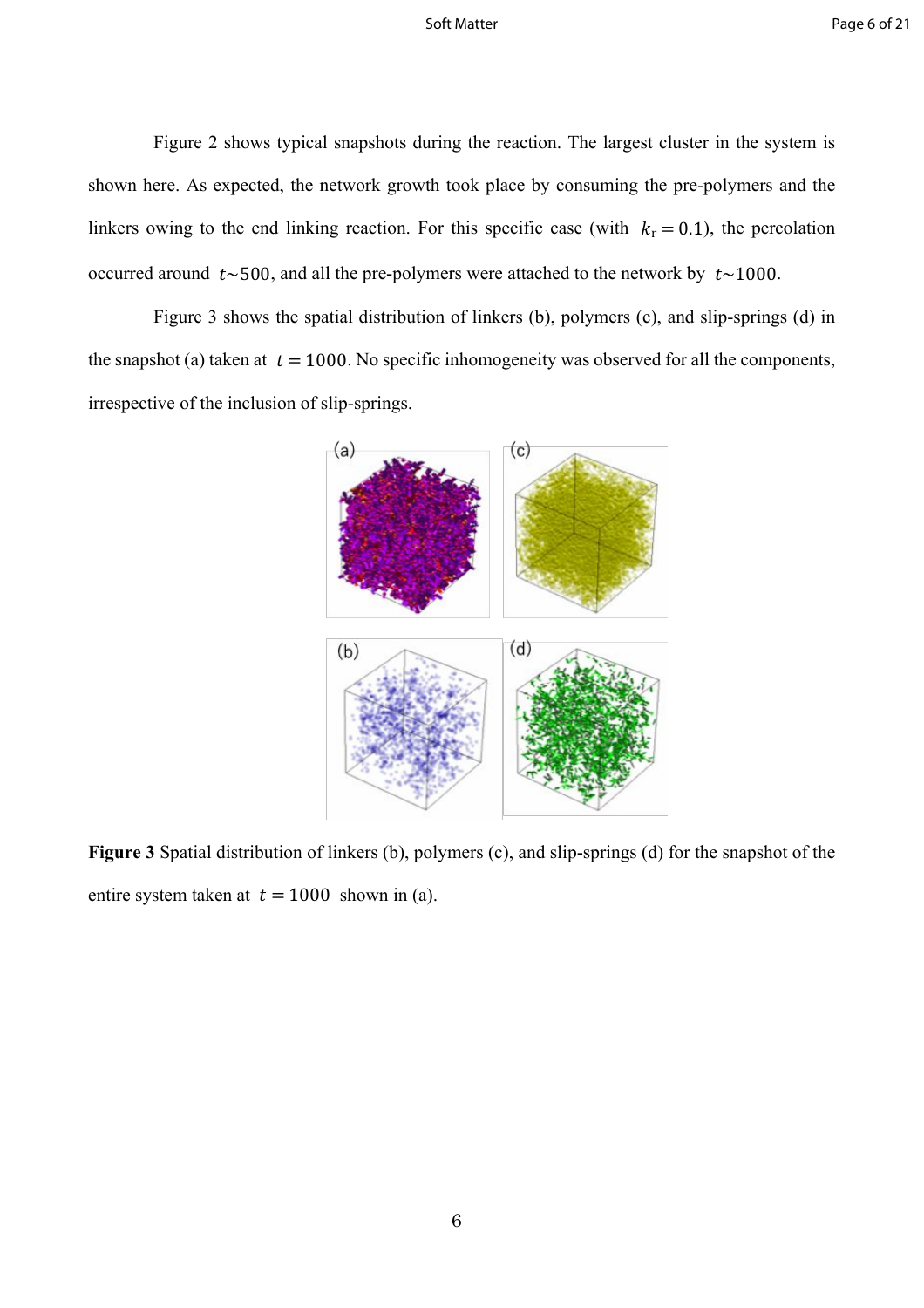

**Figure 4** Time development of the number fractions of free reaction sites  $\varphi_{\text{frs}}$  for  $k_r = 0.3, 0.1$ , and 0.03, shown in black, red, and blue, respectively. Solid and dotted curves are for the simulations with and without slip-springs, respectively. Solid lines show power-law decays with the exponent of -1 and -3/4.

Figure 4 shows the time development of the fraction of free reaction sites  $\varphi_{\text{frs}}$  in the simulations with and without the inclusion of slip-springs for various  $k_r$ . For the simulations without slip-springs,  $\varphi_{\text{frs}}$  shows a power-law decay with the exponent of -1 (see dotted curves). This result is entirely consistent with the earlier mean-field theories<sup>2,3</sup>, and it is because the friction of the Rouse beads is kept constant. In other words, viscosity increase of the medium due to the gelation is neglected in the present simulations. For the simulations with slip-springs,  $\varphi_{\text{frs}}$  coincides with that without slip-springs before the percolation (see Fig 2 for  $k_r = 0.1$ ). Although an accurate determination of the percolation is difficult in the simulations with the periodic boundary condition, the  $\varphi_{\text{frs}}$  value at the gelation calculated from the Flory-Stockmayer theory<sup>27,28</sup> is ca. 0.42, and the effect of slip-spring is not seen when  $\varphi_{\text{frs}}$  is larger than this value. After the percolation, (post-gel regime),  $\varphi_{\text{frs}}$  exhibits a delay from the unentangled case. This result is consistent with the experiment by O'Neil et al<sup>19</sup>, who reported that the entanglement does not affect the reaction kinetics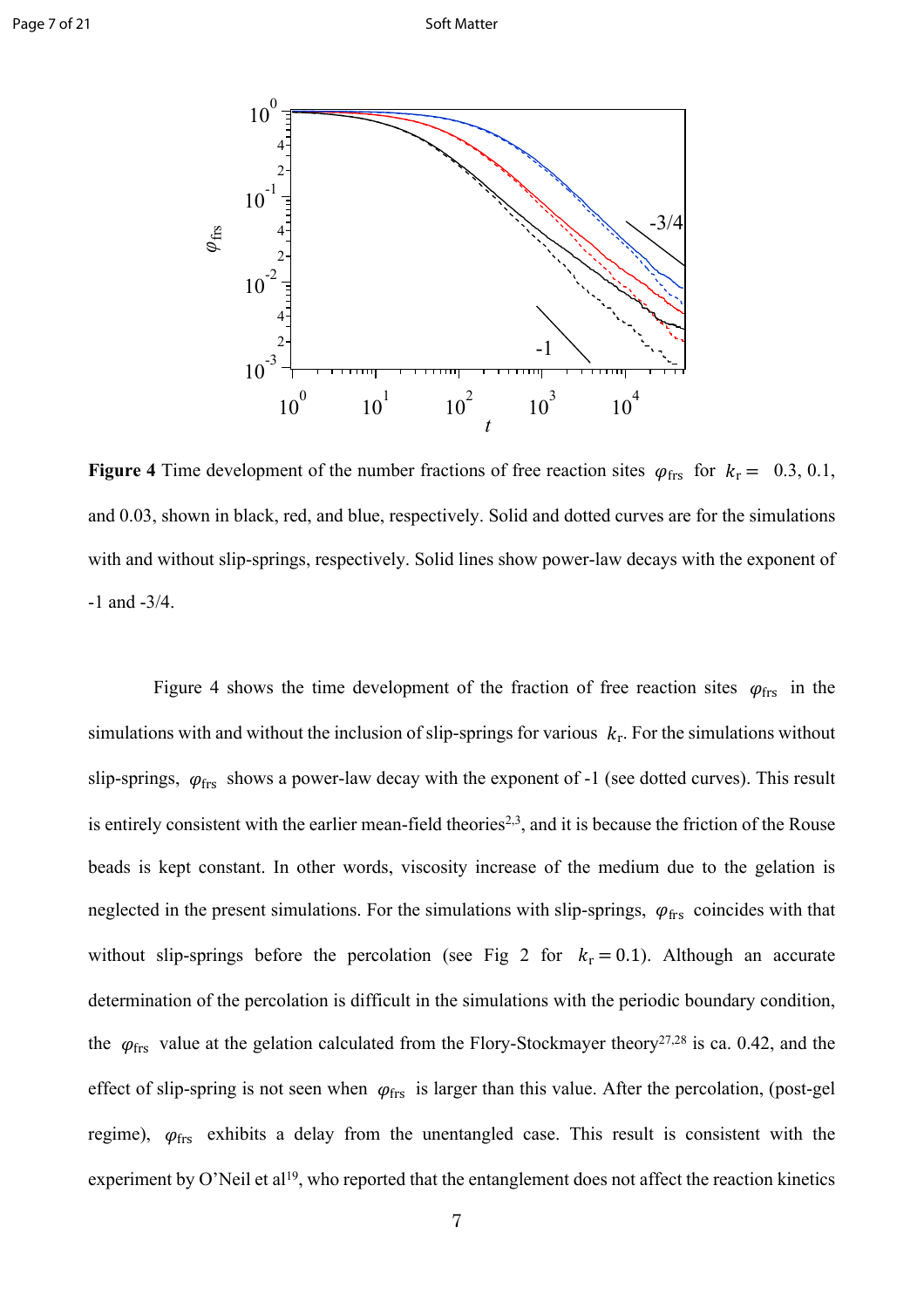in the early stage. In the post-gel regime, a power-law decay of  $\varphi_{\text{frs}}$  is observed. The exponent is larger than -1 and close to -3/4, which coincides with the result of bead-spring simulations for dilute systems<sup>8</sup> and the experiment for UV curing of thiol-ene polymers<sup>6</sup>.



**Figure 5** (Top) Time development of number fractions of linker molecules  $\varphi_L$  with various unreacted site numbers  $n_f$ , which is 4 (black), 3 (red), 2 (blue), 1 (yellow), and 0 (green). (Bottom) Time development of number fractions of pre-polymer chains  $\varphi_P$  in various topological configurations consisting of free (black), dangling (red), loop (yellow) and active (blue) chains. Broken curves are the results without slip-springs. Solid lines indicate the slope of -1 and -3/4.

Figure 5 top panel shows the time development of the number fractions of linker molecules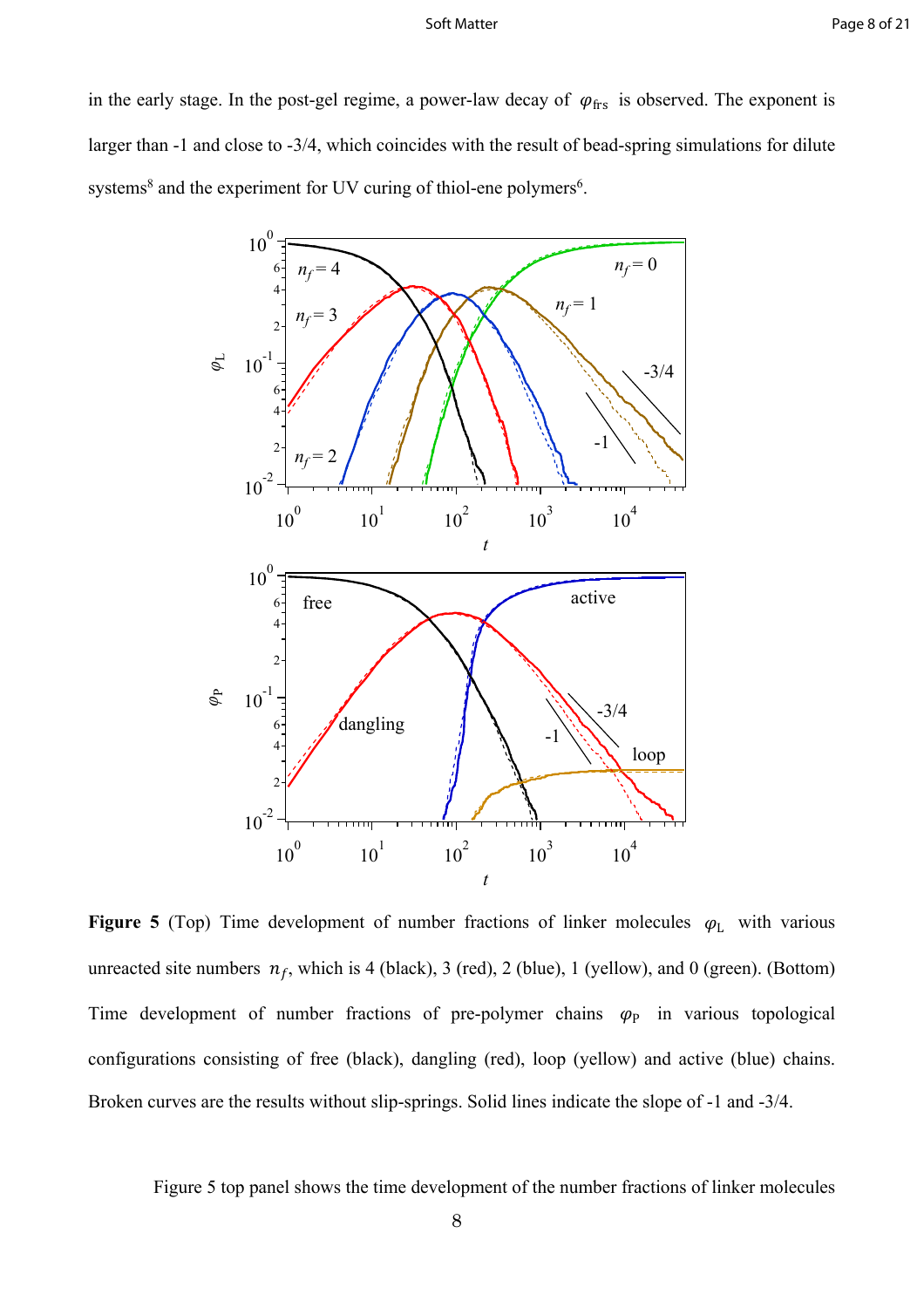$\varphi$ <sub>L</sub> with various unreacted site numbers  $n_f$ . Namely,  $n_f = 4$  corresponds to the fraction of the free linker molecules that are unconnected to any pre-polymer, whereas  $n_f = 0$  is for those having no free reaction site. At the initiation of the reaction, all the reaction sites are free, and all the linkers are  $n_f = 4$ . As the reaction proceeds and the reaction sites are consumed, the linkers with smaller  $n_f$ values appear. Because of the stoichiometry, most of the linkers change into  $n_f = 0$  at the end of the simulation, and the fraction of partly reacted linkers decays to zero. For such a reaction behavior,  $\varphi$ <sub>L</sub> for  $n_f = 4$  and 3 (black and red curves) do not exhibit the effect of slip-springs, and the curves with and without slip-springs (solid and broken curves) virtually overlap with each other. Meanwhile,  $\varphi$ <sub>L</sub> for  $n_f = 2$  and 1 (blue and yellow curves) exhibit a delayed reaction. In particular, for  $n_f = 1$ , the power-law decay with the exponent of -3/4 is observed for the case with slip-springs in harmony with  $\varphi_{\text{frs}}$ . The delayed reaction is also reflected for  $n_f = 0$ , although it is not seen in the logarithmic plot. This result implies that the delayed reaction is not due to the free linker diffusion, but induced by the polymers.

Figure 5 bottom panel shows the time-development of the number fractions of the prepolymers  $\varphi_P$  with various topological configurations. As expected, the number of free-polymers (black curve) monotonically decreases with time. The consumption of free-polymers naturally leads to an increase of the chains for which the ends are connected to the linkers. The dangling chains (red curve) are one of such reacted configurations, and one of its ends is attached to a linker. The number fraction of this class shows a growth followed by decay due to the reaction of the other end. The polymers for which both ends are connected to linkers are discriminated according to the configuration into loop chains and active chains. The loop chains are the polymers for which both ends are attached to the same linker molecule, whereas the active chains have the end segments connected to different linkers. For both chains, the number fraction monotonically increases with time. The reaction kinetics shown here is similar to that reported in the earlier studies for fullatomistic simulations of epoxy resins<sup>29</sup>. Concerning the effect of slip-springs, it appears for the consumption of dangling chains (red curve). Namely, in the long-time range, a power-law decay is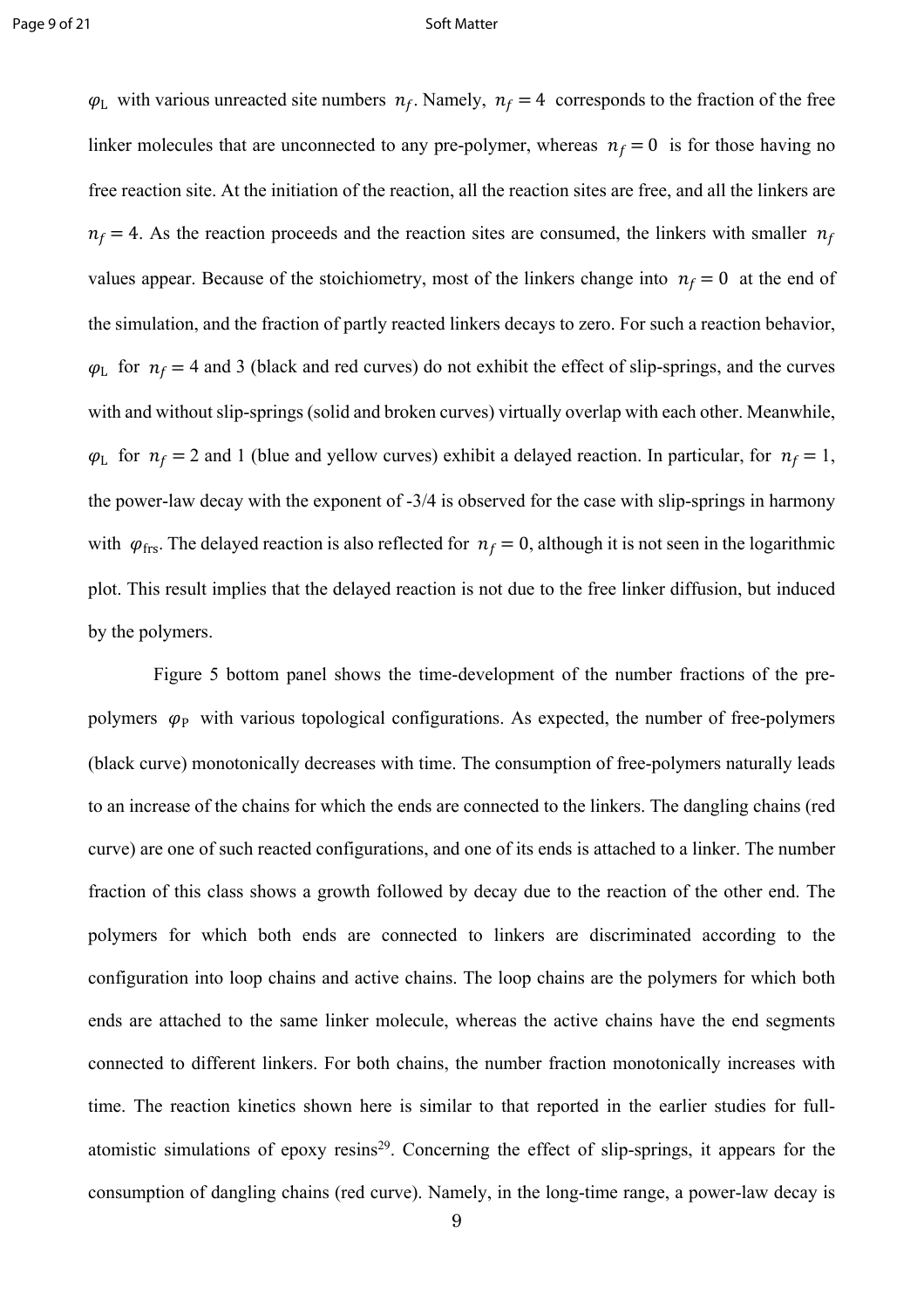observed, and the power-law exponent is -1 without the entanglement, whereas it is close to -3/4 with the entanglement. In comparison to the linker kinetics shown in the top panel, the delayed reaction for the dangling chains correlates with the consumptions of linker molecules with  $n_f = 2$  and 1. Indeed, the retarded reaction for the dangling chains is observed in the time range of  $t > 1000$ , in which the linkers with large  $n_f$  are not seen. The difference in the decay of dangling chains must appear as a difference in the number of active chains. However, the difference is not visible in the logarithmic plot.

From the observations above, a scenario for the delayed reaction is suggested as follows. In the short time range before the network percolation, the reaction is dominated by the linker diffusion, for which the entanglement has virtually no effect. After the consumption of free linkers and the network percolation, the reaction is governed by the chain motion. In this post-gel stage, the dangling chains seek unreacted linker sites that are already embedded in the network. Such a motion of dangling chain is similar to the arm dynamics of branch polymers $30,31$ , and thus, the entanglement induces the retarded reaction.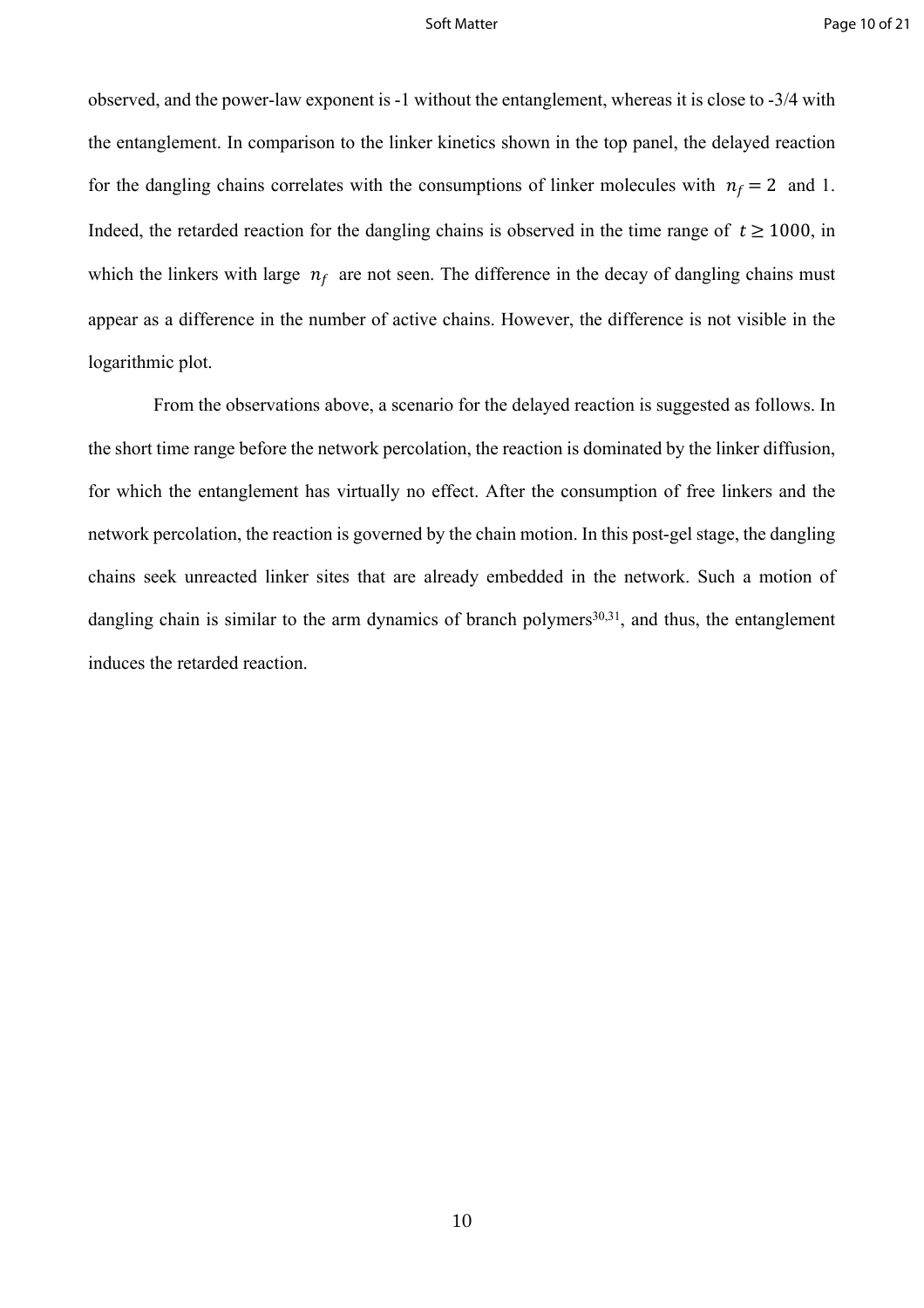

**Figure 6** Time development of number fraction of free reaction sites  $\varphi_{\text{frs}}$  (top) and number fraction of free-linkers with  $n_f = 4$  (bottom) for  $N_P = 10$  (black), 20 (red) and 40 (blue). Solid and broken curves are for the simulations with and without slip-springs, respectively. Solid lines in the top panel show power-law decays with the exponent of -1 and -3/4.

Figure 6 top panel shows  $\varphi_{\text{frs}}$  for various pre-polymer lengths  $N_p$ . Reflecting the slower diffusion of polymers, the longer the pre-polymer is, the slower the reaction becomes. For all the examined cases, the retarded reaction is observed for the entangled cases, and the power-law exponent is ca. -3/4. The entangled results deviate from the non-entangled ones after the consumption of free-linker molecules, as seen in the bottom panel in Fig 6, which shows the fraction of  $n_f = 4$ linkers with time. This feature is consistent with the scenario mentioned above.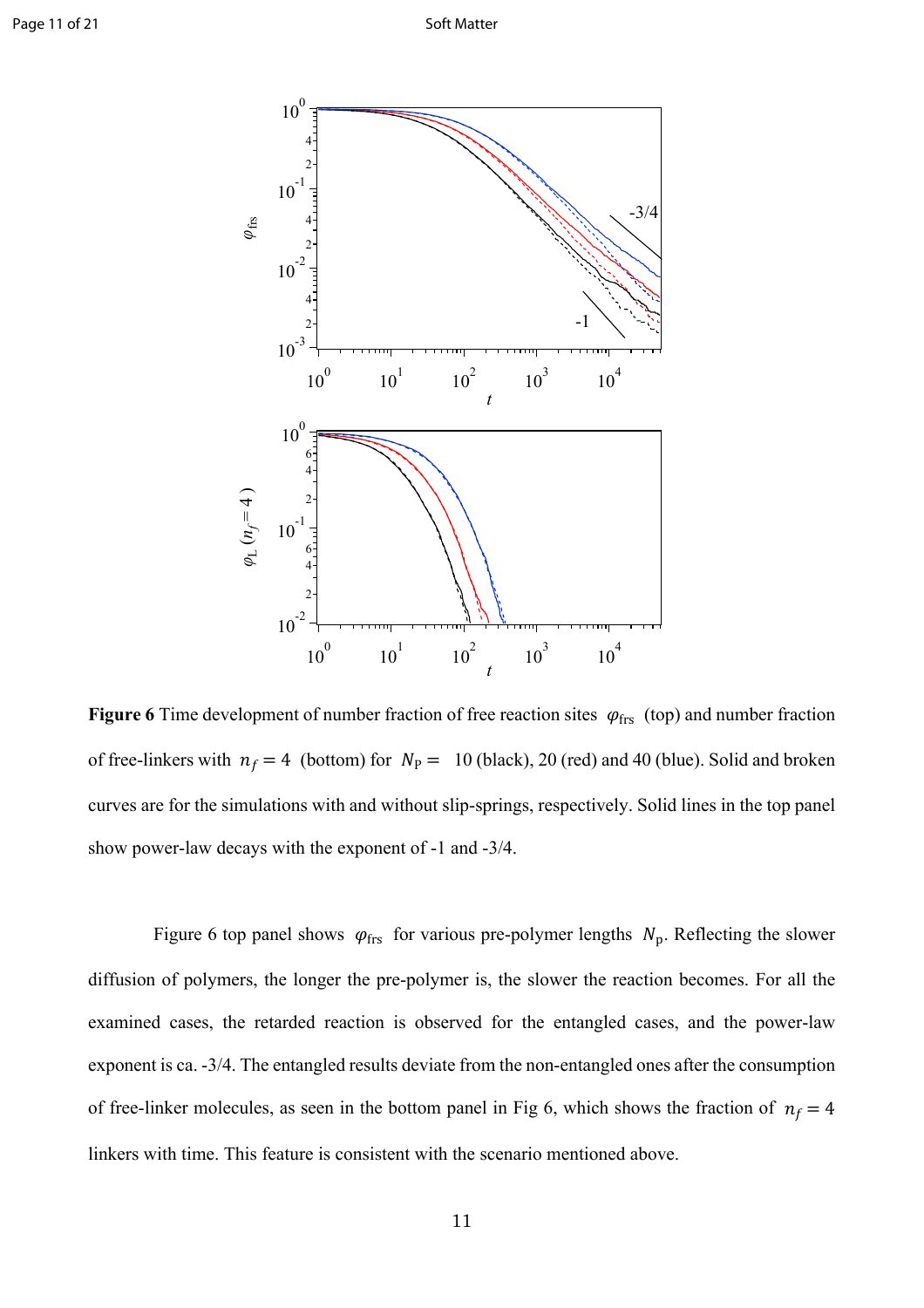

**Figure 7** Time development of number fraction of free reaction sites  $\varphi_{\text{frs}}$  for various linker functionalities  $f_L = 3$  (black), 4 (red), and 5 (green). Solid and broken curves are for the simulations with and without slip-springs, respectively. Solid lines show power-law decays with the exponent of -1 and -3/4.

Figure 7 shows  $\varphi_{\text{frs}}$  for various linker functionality  $f_L$ . Note that the stoichiometry is retained for all the examined conditions. Namely, the number of pre-polymers and the linkers are chosen at 900 and 600 for  $f_L = 3$ , 800 and 400 for  $f_L = 4$ , and 800 and 320 for  $f_L = 5$ , respectively. Without the inclusion of slip-springs,  $f_L$  does not affect the reaction kinetics as demonstrated by the broken curves that overlap with each other. For the cases with slip-springs, the retarded reaction is seen for all the examined  $f_L$ . The onset time of the retardation becomes slightly earlier for larger  $f_L$ . This  $f<sub>L</sub>$ -dependence of the reaction is due to the difference in the consumption speed of the free linkers, which are rapidly consumed for large  $f_L$  cases. The  $f_L$  dependence of the reaction might also imply a correlation between the unreacted polymer chains. The power-law exponent seems sensitive to  $f_L$ as it increases with increasing  $f_L$ , although the results for  $f_L = 4$  and 5 cannot be discriminated in the presented data.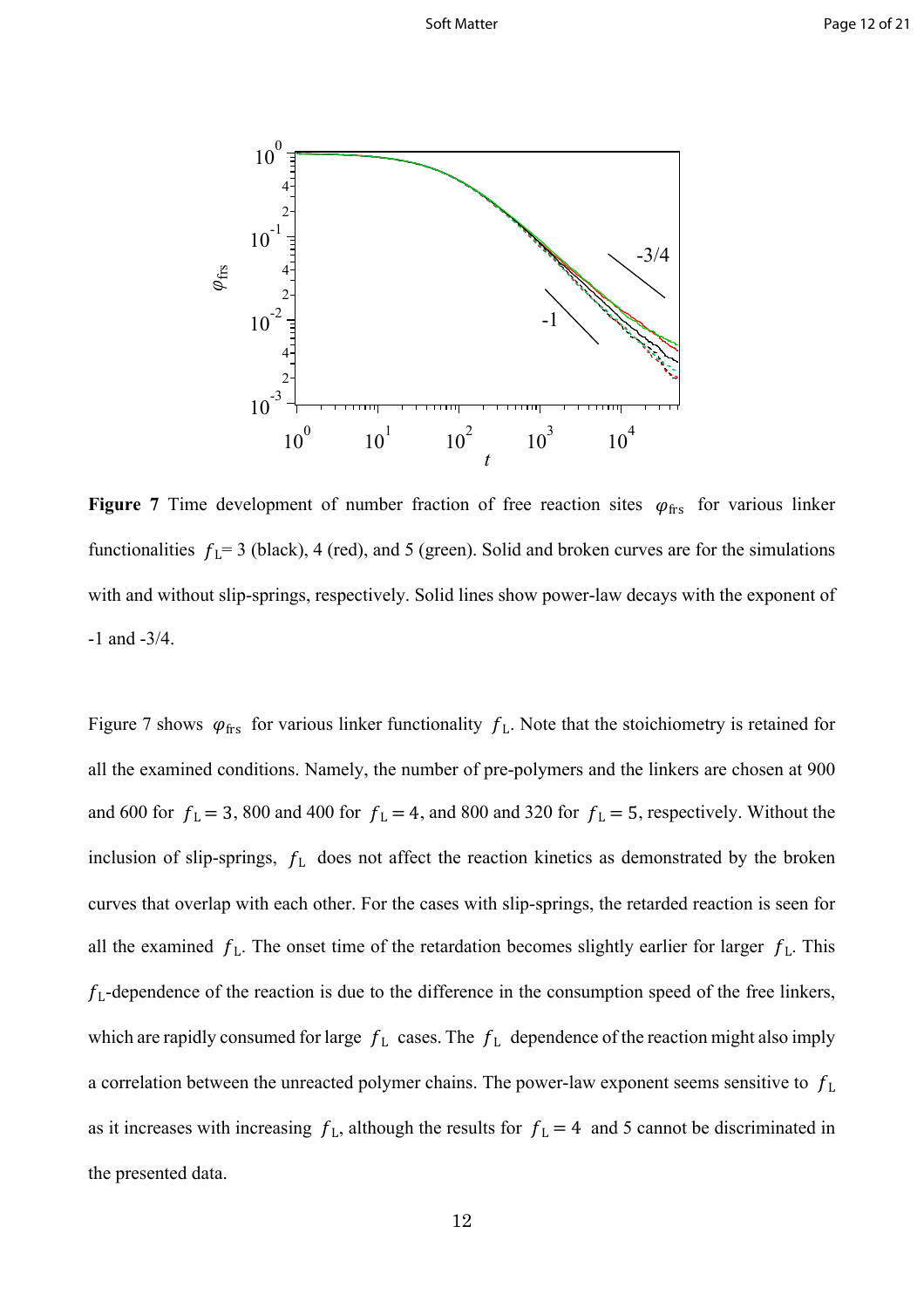

**Figure 8** Time development of the fraction of free reaction sites  $\varphi_{\text{frs}}$  for various slip-spring densities. The density is converted to the average number of polymer segments between two anchoring points of slip-springs along the chain,  $N_e^{ss}$ , which was varied as 2.4 (red), 4.8 (blue), 9.6 (orange), and infinity (no entanglement). Solid lines show power-law decays with the exponent of -1 and -3/4.

Figure 8 shows  $\varphi_{\text{frs}}$  for various slip-spring densities, which is converted to the average number of polymer segments between two anchoring points of slip-springs along the chain  $N_e^{ss}$ . As expected, the deviation from the non-entangled case becomes smaller for larger  $N_e^{ss}$  values (lower slip-spring densities), for which the onset time of the retardation becomes longer. Because some polymers have several entanglements due to fluctuations, the late stage of the reaction may be dominated by such well-entangled polymers even for the large  $N_e^{ss}$  cases, although the statistics are not sufficient for further analysis.

### **DISCUSSION**

Below, we discuss several characteristic time and length scales for polymers and consider how these scales are related to the gelation kinetics. Owing to the simulation results, in which the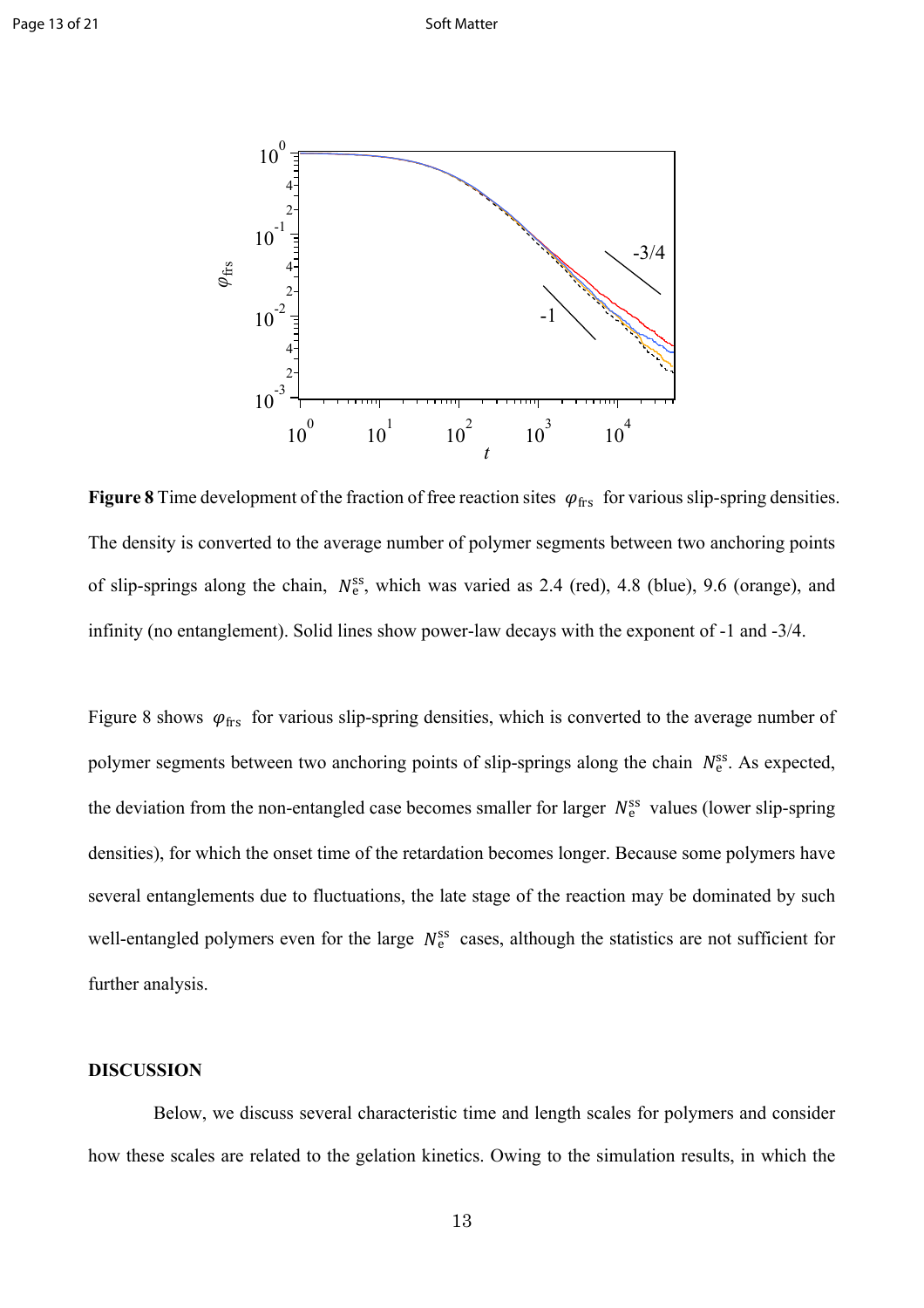slow reaction is observed after the consumption of free linkers, we assume that the polymers directly react with each other, in the following discussion.

Let us start from the time scales. For entangled polymer dynamics, three characteristic relaxation times play significant roles. Namely, the relaxation time of an entanglement segment, the Rouse relaxation time, and the longest relaxation time. The characteristic relaxation time of a subchain between entanglements (slip-springs) can be estimated from the average value of beads between two anchoring points along the chain,  $N_e^{\text{ss}}=2.7$ , as  $\tau_e^{\text{ss}} = \zeta N_e^{\text{ss}}^2 a^2/3\pi^2 k_B T = 1.9 \times 10^{-1}$ . The Rouse time can be given by  $\tau_R = \zeta N_P^2 a^2 / 3\pi^2 k_B T = 1.3 \times 10^1$ . The longest relaxation time determined from a simulation without linkers is  $\tau_d = 5.5 \times 10^1$ . For these time scales, we observe no characteristic behavior of the gelation kinetics, and thus, we conclude that these timescales seem not significant.

Let us move to the length scales. First, we consider the initial (pre-gel) stage, where the polymers essentially diffuse freely. For the reaction, a chain end has to diffuse in a distance  $\xi_{end}^{(0)}$  to find another chain end. Such a distance can be estimated from the density of the chain ends. In equilibrium, polymer chains behave as ideal non-interacting chains, and the initial chain end density is  $\rho_{\text{end}}^{(0)} = 2\rho/N_{\text{P}}$ , where  $\rho = 4$  is the bead density. For the case of  $N_{\text{P}} = 20$ ,  $\rho_{\text{end}}^{(0)} = 0.4$ . The characteristic distance between chain ends is then estimated as  $\xi_{\text{end}}^{(0)} \approx [\rho_{\text{end}}^{(0)}]^{-1/3} = 1.4$ . The diffusion of chain ends would not be affected by the entanglement when  $\xi_{end}^{(0)}$  is not larger than the entanglement mesh size  $\xi_e^{ss}$ . The value of  $\xi_e^{ss}$  in our simulation is  $\xi_e^{ss} = \sqrt{N_e^{ss} a} = 1.5$ , which is close to  $\xi_{\text{end}}^{(0)}$ . At the initial stage, therefore, the gelation kinetics is hardly affected by the entanglements.

Second, we consider the late (post-gel) stage. At the late stage, the fraction of free reaction sites  $\varphi_{\text{frs}}$  decreases with time, and the chain end density decreases as  $\rho_{\text{end}} = \varphi_{\text{frs}} \rho_{\text{end}}^{(0)}$ . Consequently, the characteristic distance between free reaction sites increases as  $\xi_{end} \approx \rho_{end}^{-1/3}$ . Thus, when  $\varphi_{frs}$ becomes small, a chain end should diffuse a considerable distance to form a new cross-link. As we mentioned, at the late stage, entangled and cross-linked chains move via the arm retraction type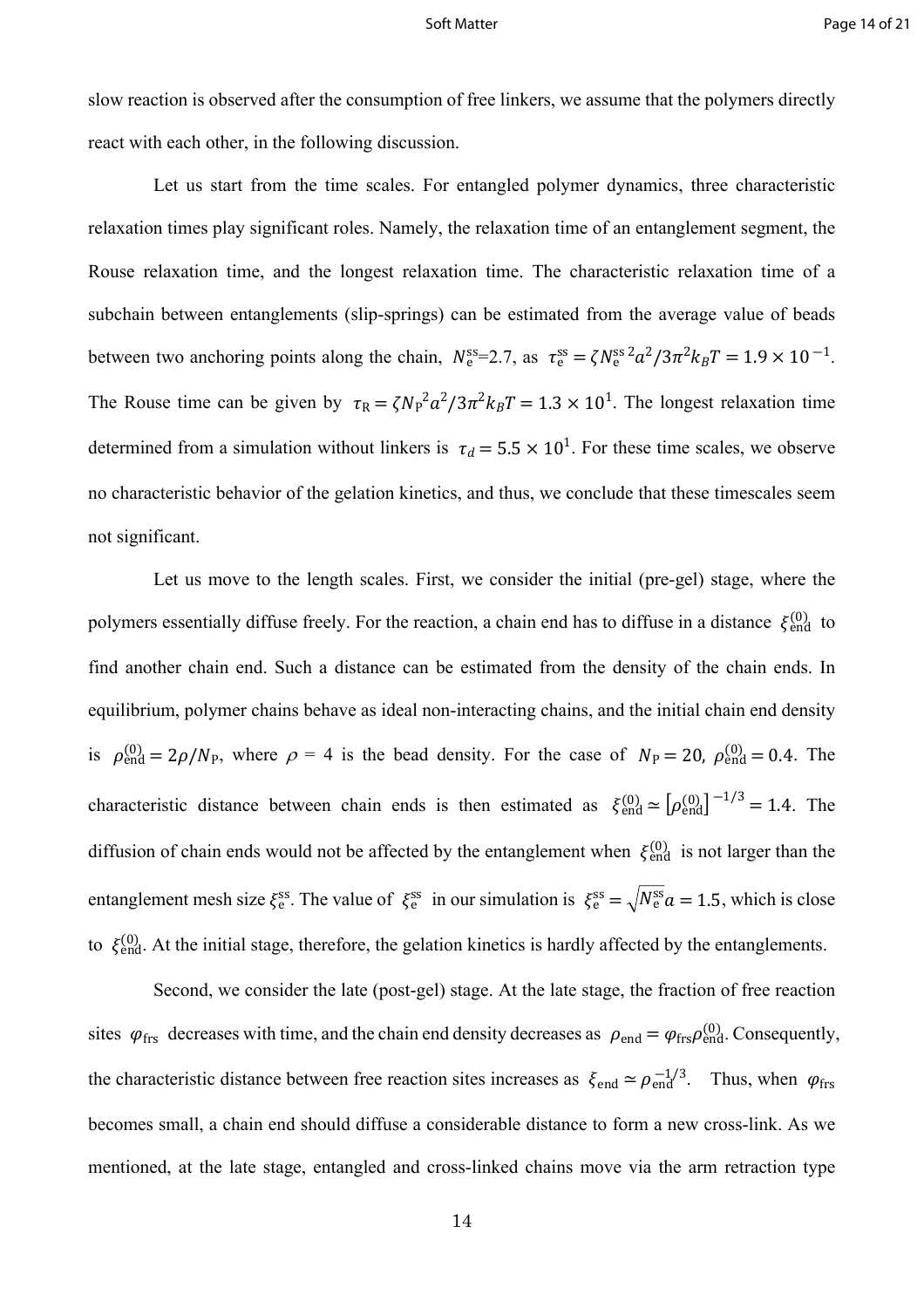motion. Such a motion is dominant if  $\xi_{end}$  becomes comparable to the average end-to-end distance of a chain  $\xi_{chain} = \sqrt{N_p a} = 4.5$ . This condition corresponds to the free reaction site fraction of  $\varphi_{\text{frs}}^*$  $\simeq 1/\rho_{\text{end}}^{(0)} \xi_{\text{chain}}^3 = 2.8 \times 10^{-2}$ . Naively, for the time range that fulfills  $\varphi_{\text{frs}}(t) < \varphi_{\text{frs}}^*$ , the characteristic arm retraction time  $\tau_{arm}$  is required for the systems with entanglements to form a new cross-link. On the other hand, without entanglements, the time necessary to create a new cross-link is essentially the Rouse time  $\tau_R$ . Clearly, the arm retraction is much longer than the Rouse relaxation,  $\tau_{arm} \gg \tau_R$ . Thus, we conclude that the gelation kinetics is not sensitive to entanglements at the initial stage ( $\varphi_{\text{frs}} \simeq 1$ ) but is strongly affected by entanglements when  $\varphi_{\text{frs}} < \varphi_{\text{frs}}^*$ . This estimate is consistent with the simulation results.

### **CONCLUSIONS**

To discuss the effect of entanglement on the reaction kinetics of gelation, we extended the MCSS model to the systems with end-link reactions and traced the time development of the system. The reaction kinetics is virtually insensitive to the inclusion of entanglement at the early stage of reaction before the network percolation, whereas it is delayed by the entanglement in the post-gel stage, in which all the linkers are connected to the polymers, yet free reactive sites remain. At the post-gel stage, time development of the number of unreacted sites obeys the power-law type decay with the exponent of  $-3/4$ . This behavior is consistent with the bead-spring simulations for dilute systems and the experimental result for UV curing of thiol-ene polymers. According to the analysis of the chain configurations, the retarded reaction is due to the dynamics of tethered polymers. Finally, it should be noted that the glassy contributions are not considered in the present modeling, and thus, some earlier results from simulations and experiments cannot be reproduced.

### **Appendix**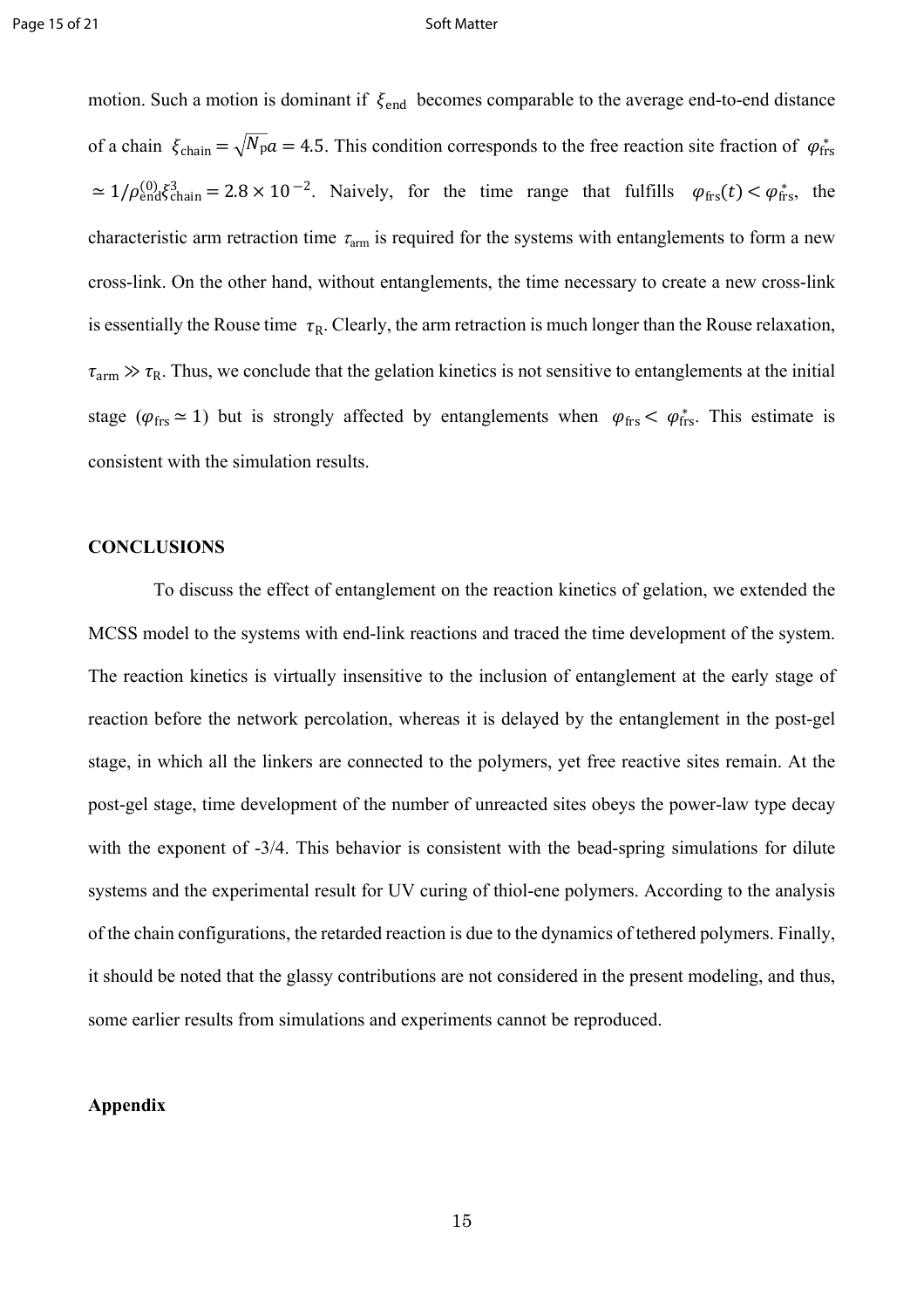

**Figure 9** (Top) Time development of unreacted site numbers on linkers for various  $M<sub>p</sub>$  chosen as 100 (black), 200 (orange), 400 (blue), 800 (red), and 1600 (green), respectively. (Middle and Bottom) Simulation trajectories in eight independent runs for  $M_p = 100$  (Middle) and  $M_p = 800$  (Bottom) with the averaged value (black). Solid lines show the power-law decays with the exponent of -1 and -3/4.

According to the nature of network formations under periodic boundary conditions, the system size has some effects on the results. Figure 9 top panel shows the time development of unreacted site fraction obtained with various system sizes. All the simulations were performed with slip-springs. For the smallest system, in which  $M_p = 100$  (black curve), the power-law exponent is close to unity,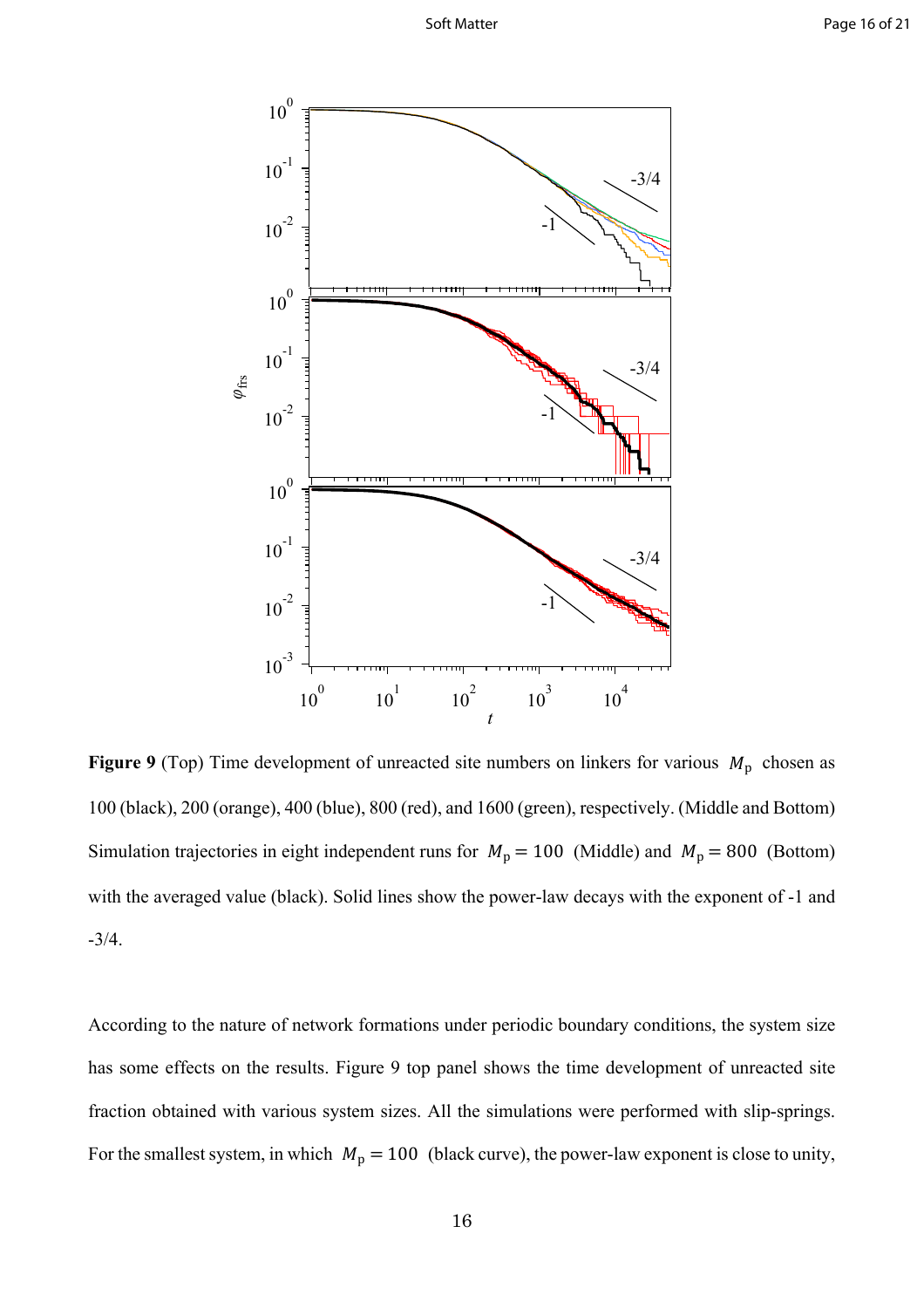and the retarded reaction is not seen. As shown in the middle panel, the rapid decay is not only due to the statistics but observed for each run. This fast decay in the small systems is due to a limited migration distance of the reaction sites. The effects of entanglement do not appear when the free dangling ends can find unreacted linker sites in their vicinity. For the large systems with  $M_{\text{p}} \ge 400$ , the retardation in the reaction becomes obvious. For  $M_p = 800$ , which was used for all the simulations discussed in the main text, the retarded reaction is fairly observed for all the trajectories as shown in the bottom panel, although the value of the power-law exponent is determined with an uncertainty. The result for the largest system with  $M_p = 1600$  (green curve) may hint further retardation around the end of the simulation, although the statistics are not enough.



**Figure 10** Time development of unreacted site numbers on linkers for various  $r_r^2$  values varied as 2 (black), 1 (orange), 0.5 (blue), 0.25 (red), and 0.125 (green). The results without slip-springs are shown for  $r_r^2 = 2$  and 0.125 by broken curves. Solid lines show the power-law decays with the exponent of -1 and -3/4.

The kinetics of network formation is also affected by the reaction distance  $r_r$ . Figure 10 shows the time development of  $\varphi_{\text{frs}}$  with various  $r_r^2$  values. As expected, the apparent reaction rate increases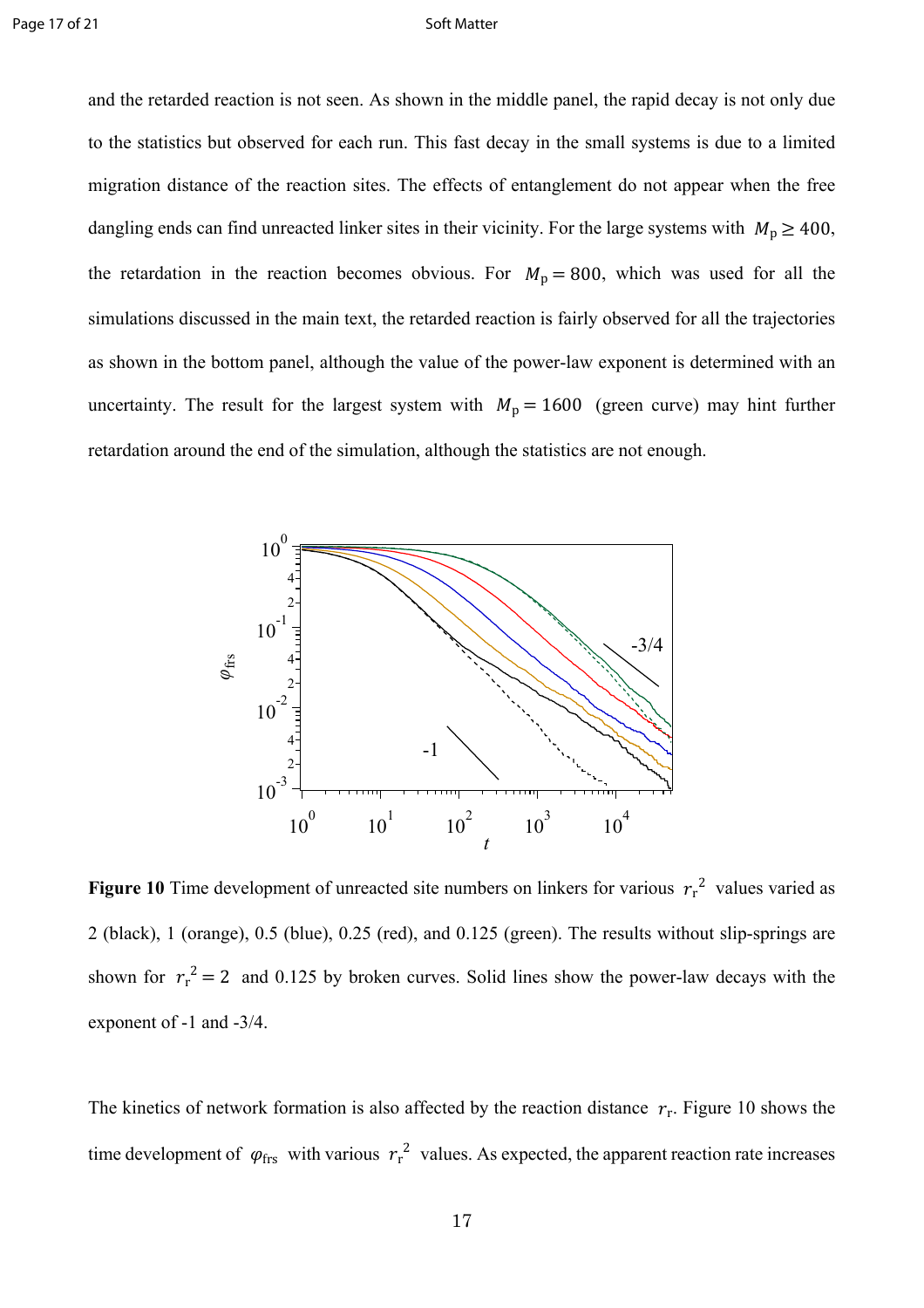with an increase in the  $r_r^2$  value. For instance, in the pre-gel stage, the reaction with  $r_r^2 = 2$  (black curve) proceeds faster ca. 30 times than that with  $r_r^2 = 0.125$  (green curve). The retarded reaction due to the inclusion of slip-springs is observed for all the examined cases, but its appearance also depends on  $r_r^2$ . Namely,  $\varphi_{\text{frs}}$  exhibits a two-step decay with large  $r_r^2$  values, and the shoulder becomes faint as  $r_r^2$  decreases. The two-step decay is consistent with the scenario proposed in the main text. The fast process corresponds to the reaction dominated by the free diffusion, whereas the slow one reflects the arm-retraction type motion of the dangling chains. From this observation, we suggest that the power-law exponent larger than -1 appears in a transient time range between two reaction processes. Nevertheless, for numerical convenience, the simulations discussed in this paper were performed with  $r_r^2 = 0.25$  ( $r_r = 0.5$ , shown by red curve) as mentioned in the main text.

### **Acknowledgments**

This study is supported in part by Grant-in-Aid for Scientific Research (A) (17H01152) and for Scientific Research on Innovative Areas (18H04483) from JSPS. The support is also made by the Council for Science, Technology, and Innovation, Cross-ministerial Strategic Innovation Promotion Program, "Structural Materials for Innovation" from JST.

### **References**

- 1 D. S. Achilias, *Macromol. Theory Simulations*, 2007, **16**, 319–347.
- 2 D. Toussaint and F. Wilczek, *J. Chem. Phys.*, 1983, **78**, 2642–2647.
- 3 K. Kang and S. Redner, *Phys. Rev. A*, 1985, **32**, 435–447.
- 4 E. Trommsdorff, H. Kohle and P. Lagally, *Makromolecular Chem.*, 1948, **1**, 169–198.
- 5 R. G. W. Norrish and R. R. Smith, *Nature*, 1942, **150**, 336–337.
- 6 B.-S. Chiou and S. A. Khan, *Macromolecules*, 1997, **30**, 7322–7328.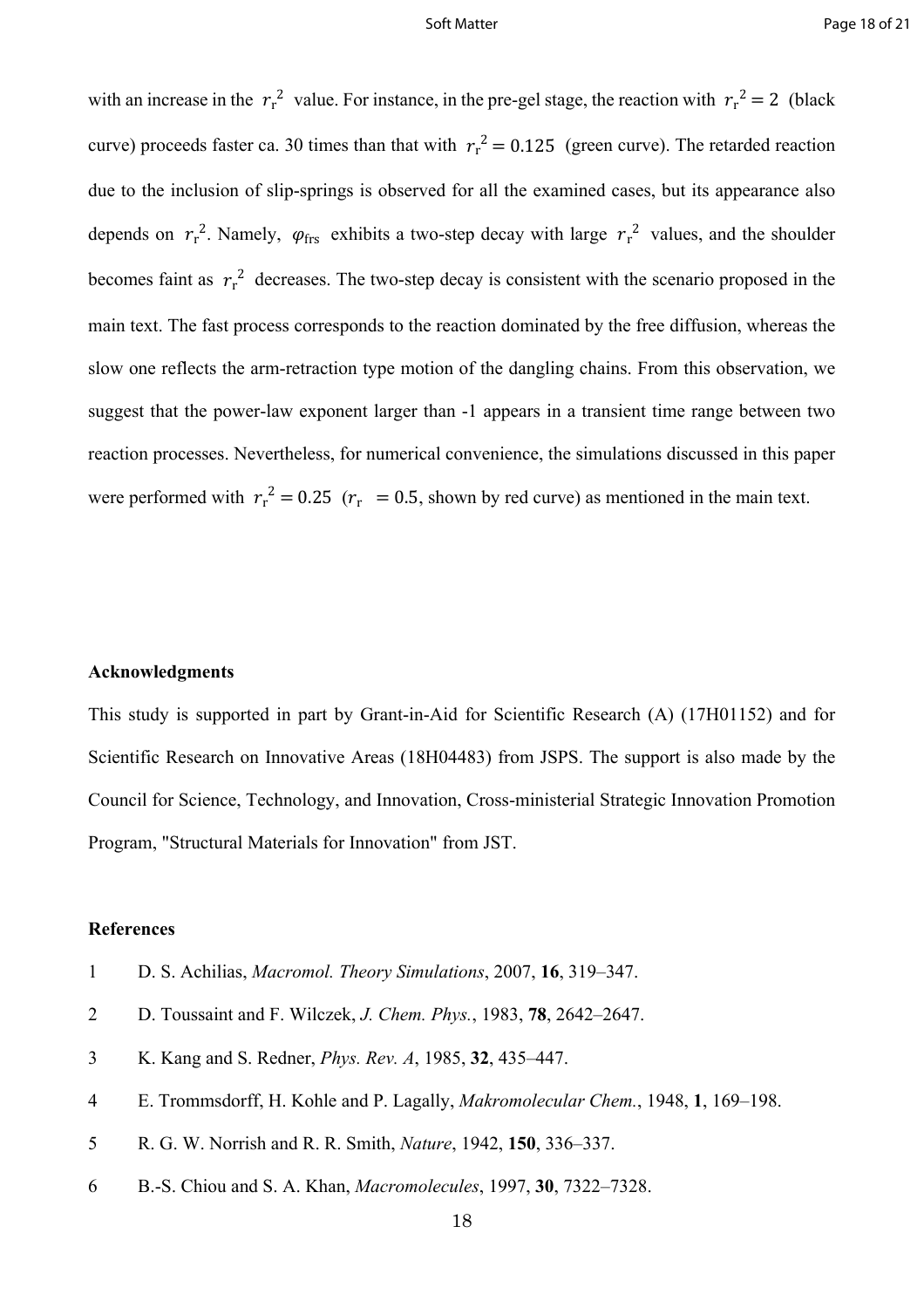- 7 G. S. Grest, K. Kremer and E. R. Duering, *Epl*, 1992, **19**, 195–200.
- 8 W. Yang, D. Wei, X. Jin and Q. Liao, *Macromol. Theory Simulations*, 2007, **16**, 548–556.
- 9 M. Lang, A. John and J. U. Sommer, *Polymer (Guildf).*, 2016, **82**, 138–155.
- 10 C. Li and A. Strachan, *Polymer (Guildf).*, 2011, **52**, 2920–2928.
- 11 W. Y. Chiu, G. M. Carratt and D. S. Soong, *Macromolecules*, 1983, **16**, 348–357.
- 12 D. S. Achilias and C. Kiparissides, *Macromolecules*, 1992, **25**, 3739–3750.
- 13 L. H. Garcia-Rubio, M. G. Lord, J. F. MacGregor and A. E. Hamielec, *Polymer (Guildf).*, 1985, **26**, 2001–2013.
- 14 K. Dušek, *Polym. Gels Networks*, 1996, **4**, 383–404.
- 15 G. T. Russell, R. G. Gilbert and D. H. Napper, *Macromolecules*, 1992, **25**, 2459–2469.
- 16 G. T. Russell, *Macromol. Theory Simulations*, 1995, **4**, 549–576.
- 17 C. Barner-Kowollik and G. T. Russell, *Prog. Polym. Sci.*, 2009, **34**, 1211–1259.
- 18 M. Buback, M. Egorov and V. Kaminsky, *Macromol. Theory Simulations*, 1999, **8**, 520–528.
- 19 G. A. O'Neil, M. B. Wisnudel and J. M. Torkelson, *Macromolecules*, 1996, **29**, 7477–7490.
- 20 T. Uneyama and Y. Masubuchi, *J. Chem. Phys.*, 2012, **137**, 154902.
- 21 M. Langeloth, Y. Masubuchi, M. C. Böhm and F. Müller-plathe, *J. Chem. Phys.*, 2013, **138**, 104907.
- 22 Y. Masubuchi and T. Uneyama, *Soft Matter*, 2018, **14**, 5986–5994.
- 23 Y. Masubuchi, *Macromolecules*, 2018, **51**, 10184–10193.
- 24 K. Kremer and G. S. Grest, *J. Chem. Phys.*, 1990, **92**, 5057.
- 25 T. Okabe, Y. Oya, K. Tanabe, G. Kikugawa and K. Yoshioka, *Eur. Polym. J.*, 2016, **80**, 78– 88.
- 26 G. Megariotis, G. G. Vogiatzis, A. P. Sgouros and D. N. Theodorou, *Polymers (Basel).*, , DOI:10.3390/polym10101156.
- 27 P. J. Flory, *J. Am. Chem. Soc.*, 1941, **63**, 3083–3090.
- 28 W. H. Stockmayer, *J. Chem. Phys.*, 1944, **12**, 125–131.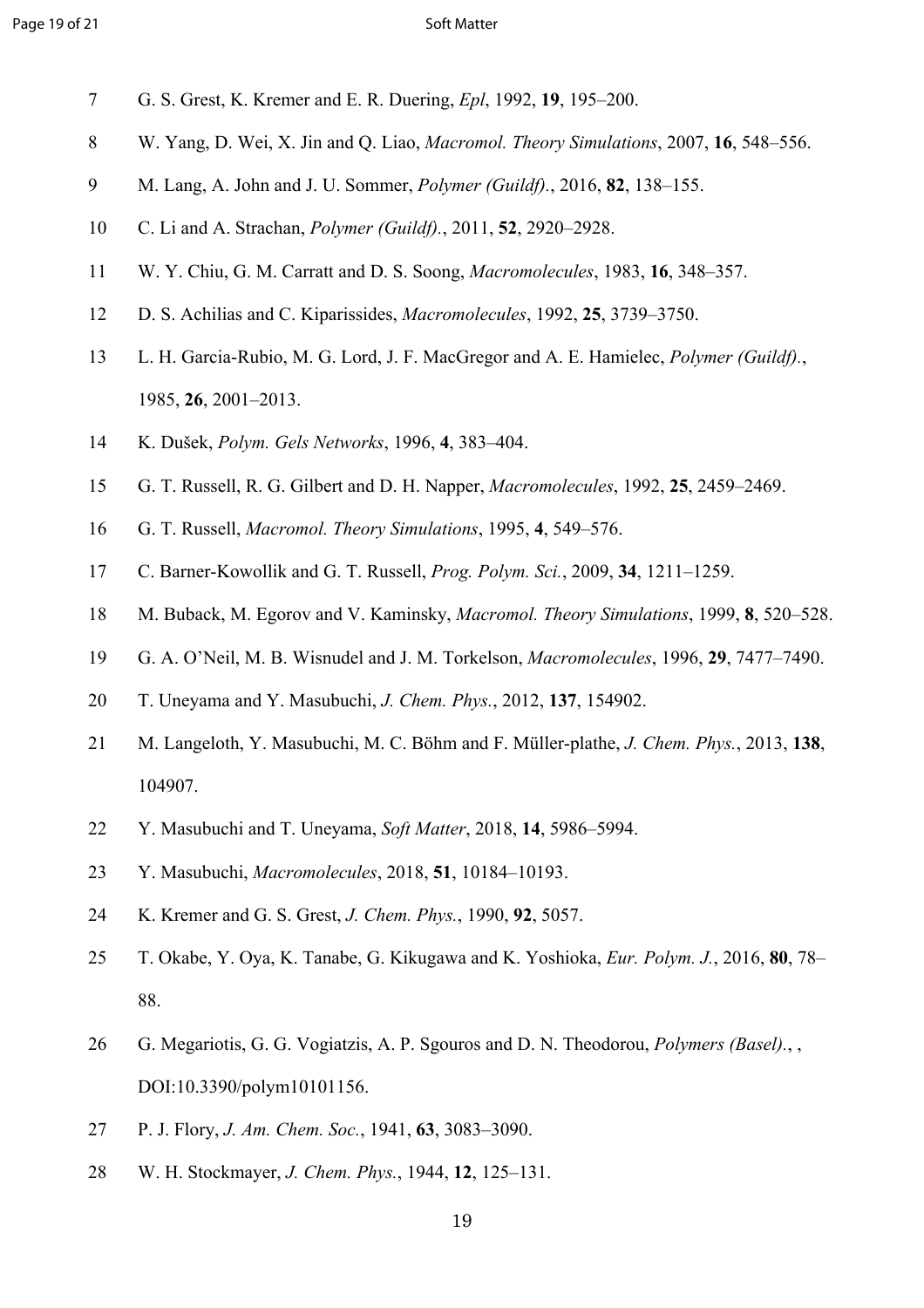- 29 A. Izumi, Y. Shudo, K. Hagita and M. Shibayama, *Macromol. Theory Simulations*, 2018, **27**, 1700103.
- 30 D. S. Pearson and E. Helfand, *Macromolecules*, 1984, **17**, 888–895.
- 31 S. T. Milner and T. C. B. McLeish, *Macromolecules*, 1997, **30**, 2159–2166.